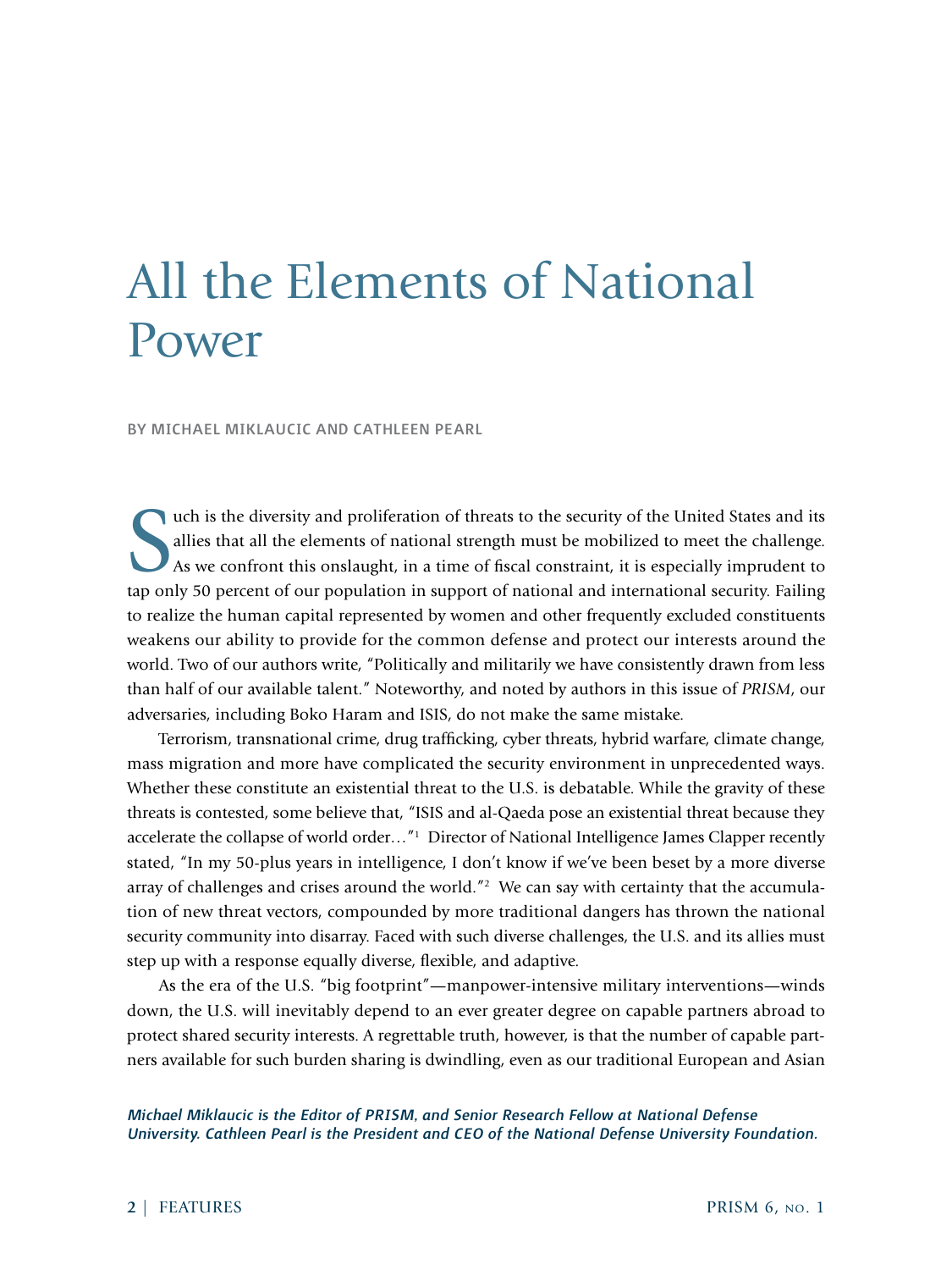partners are struggling to meet their own local security challenges. Therefore, the interests of the United States, and its allies, are served by supporting state consolidation thus expanding the pool of capable partners to meet the unprecedented security challenges of the 21<sup>st</sup> century.

Better partners will only emerge through more balanced development and security. It has long been established that the quality of a state's economic and civic development is directly correlated to the active participation of women in economic and civic life. Several of the articles in this issue of *PRISM* indicate that there is also a strong correlation between effective gender equity and inclusivity, and a state's propensity to engage in violence, either domestically or internationally. The contributions and potential of women particularly to conflict resolution and sustainable peace are well established and documented. The case of Mongolia's successful transition from communism to democracy, described in this issue, was built on the robust participation of Mongolian women. Thus, it is in our interest to encourage the building of inclusive security in our partners; not just for their own sake, but also for ours. Only reliable and capable states, not at war with themselves, make effective partners in the struggle for order, peace, and prosperity in the world.

The burden does not fall on our partners alone. In order to support inclusive security abroad, it is incumbent upon us to adopt an inclusive security lens in our own security institutions, by which we mean not only the military, but all the elements of national strength. The diplomatic and economic elements, including development, are at least as important as the military. The authors in this issue of *PRISM* base their arguments in favor of gender mainstreaming on the criterion of security, and specifically better security. No less an authority on national security than former National Security Advisor, Supreme Allied Commander Europe, and Marine Corps Commandant General James L. Jones, Jr. USMC (Ret.) wrote in 2014 that what is needed is an "…approach to U.S. national security policy that leverages all tools of American power and statecraft."3 Surely the most powerful elements of our strength as a nation is the American people—all of them.

This issue of *PRISM* is about charting a pathway to better mobilization of our diverse national strengths, throughout the fields of defense, diplomacy, and development. The articles help map critical relationships between women, peace, and security. We explore the roles that women have played, and will play in conflict, conflict resolution, and sustainable peace. Anachronistic stereotypes regarding gender roles make for bad policy when providing for the common defense. Often consigned to the role of victims of conflict, women are also agents of conflict and mitigators of conflict. Women can play important roles in conflict resolution, in peacemaking, and in peacekeeping. Perhaps most significant is their contribution to the quality of security. It is no longer enough to limit our notion of security to the survival of the state. The security of populations must be the goal for leaders today. Security must be inclusive.

Sixteen years have elapsed since the passage of the landmark UN Security Council Resolution 1325 on "Women, Peace, and Security" (UNSCR 1325).<sup>4</sup> That resolution "called for women's equal participation with men and their full involvement in all efforts for the maintenance and promotion of peace and security."5 This multilateral effort reflects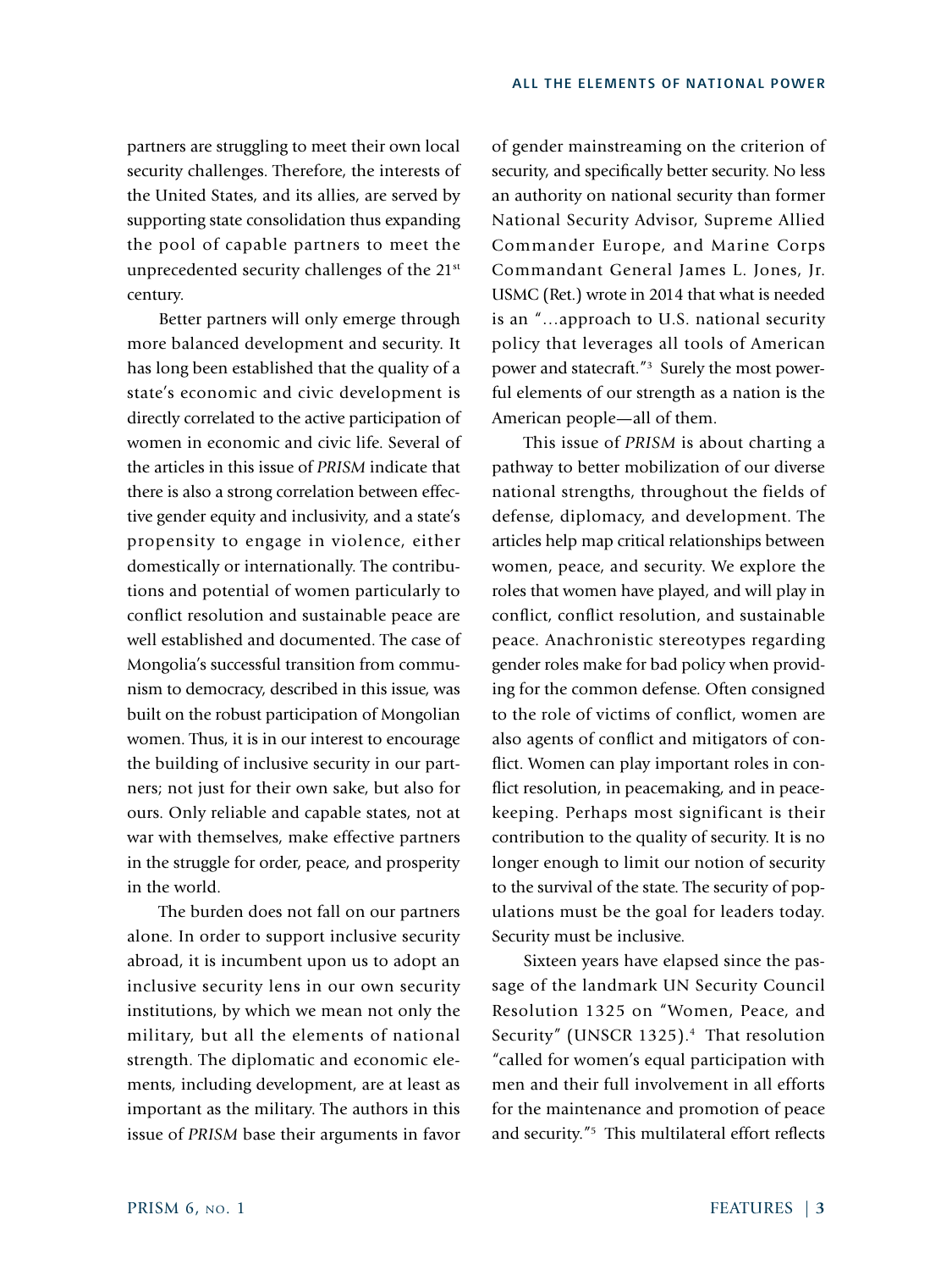## **MIKLAUCIC AND PEARL**

the growing recognition and understanding of the integral role gender plays in the global security environment. Progress has been made; as of 2015, 55 countries have adopted national action plans in support of UNSCR 1325. A U.S. "National Action Plan on Women, Peace, and Security" was published in December 2011, and some of the articles in this issue document progress made along the guidelines set forth in that plan.

Women have been playing critical combat roles in the U.S. armed forces, beginning in Operation Just Cause in Panama in 1989, and, in late 2015, Secretary of Defense Ashton Carter announced that there will be no exceptions to women's eligibility for all military jobs in the U.S. armed forces. Women play and have played critical roles in today's security institutions, both in combat, in support, in policy, and in leadership. Today, a cohort of female generals and admirals have already set a high standard for the over 200,000 women in the U.S. Armed Forces who follow in their footsteps.

Despite progress, integration of women in military operations worldwide has not been without challenges. Sexual abuse within armed forces in and out of conflict areas, as well as in peacekeeping operations is a serious issue and is the subject of intense examination and contentious debate. This is an important subject, and its ongoing scrutiny is vital, but it should not detract from the larger issue—the security of the United States and the American people.

The question is, have we done enough? Are we drawing consistently and systematically on all the elements of our national power to meet today's national and international security challenges? Our authors write, as we "adapt to ever-evolving and complex threats, we cannot afford to draw from less than 100 percent of our talent pool." Are we drawing from 100 percent of our talent pool? *PRISM* is not a journal of advocacy, but rather a venue for informed and rational discourse. The Editors' goal is to further American and allied thinking about inclusive security, and to ensure this discourse is not marginalized or relegated to a niche populated by gender or diversity advisors. We hope to open the aperture and get past biases about gender roles, to better meet the challenges of national and international security in the 21<sup>st</sup> century.

This issue of *PRISM*, "Women, Peace, and Inclusive Security," represents an innovative public-private partnership between the Center for Complex Operations at National Defense University, the Institute for Inclusive Security, and the National Defense University Foundation. Any shortcomings of the final product are those of the Editor, but the issue could not have been developed and produced without the contributions of all three. The extraordinary contributions of Michelle Barsa and Marie O'Reilly of the Institute for Inclusive Security merit special thanks. The enduring insight of this collaboration is that we should always err in favor of inclusion. This is not political correctness; this is being prepared for the future. **PRISM**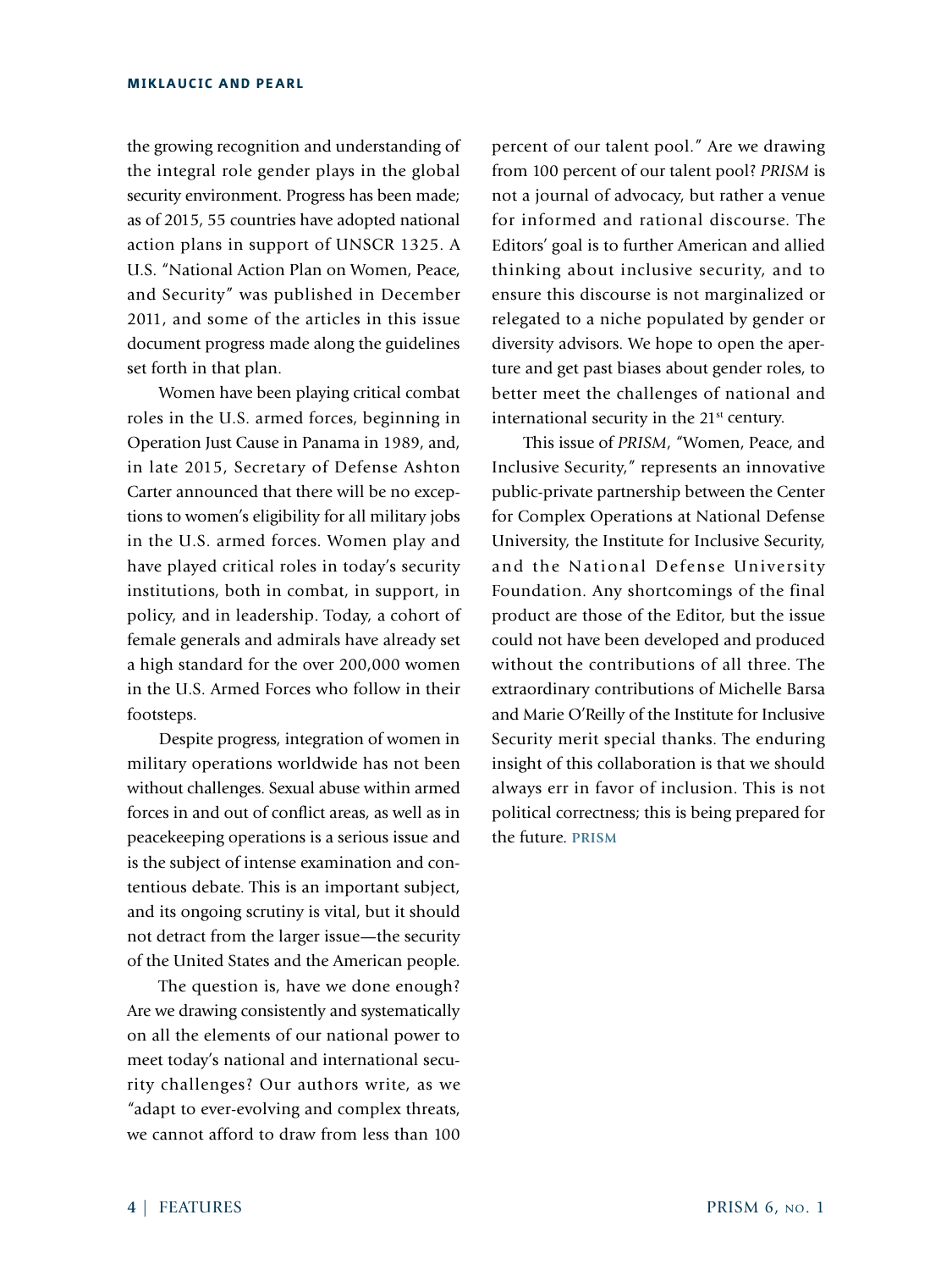#### ALL THE ELEMENTS OF NATIONAL POWER

## **Notes**

<sup>1</sup> Frederick W. Kagan, Kimberly Kagan, Jennifer Cafarella, Harleen Gambhir, and Katherine Zimmerman, "Al Qaeda and ISIS: Existential Threats to the U.S. and Europe," Institute for the Study of War (January 2016). <http://www.understandingwar.org/ sites/default/files/PLANEX%20Report%201%20--%20 FINALFINALFINAL.pdf>.

2 James R. Clapper, Director of National Intelligence, Interview with WTOP radio, January 31, 2016.

<sup>3</sup> General James L. Jones, Jr. USMC (Ret.), "Foreword" in "All Elements of National Power; Moving Toward a New Interagency Balance for US Global Engagement," Atlantic Council (July 2014). <http://www.atlanticcouncil.org/images/publications/ All Elements of National Power.pdf>.

4 UN Security Resolution 1325 was adopted in October 2000. The text of the resolution can be found at <http://daccess-dds-ny.un.org/doc/UNDOC/GEN/ N00/720/18/PDF/N0072018.pdf?OpenElement>.

5 UN Security Council, "Women, Peace, and Security: Report of the Secretary-General," October 13, 2004. <http://www.un.org/womenwatch/ ods/S-2004-814-E.pdf>.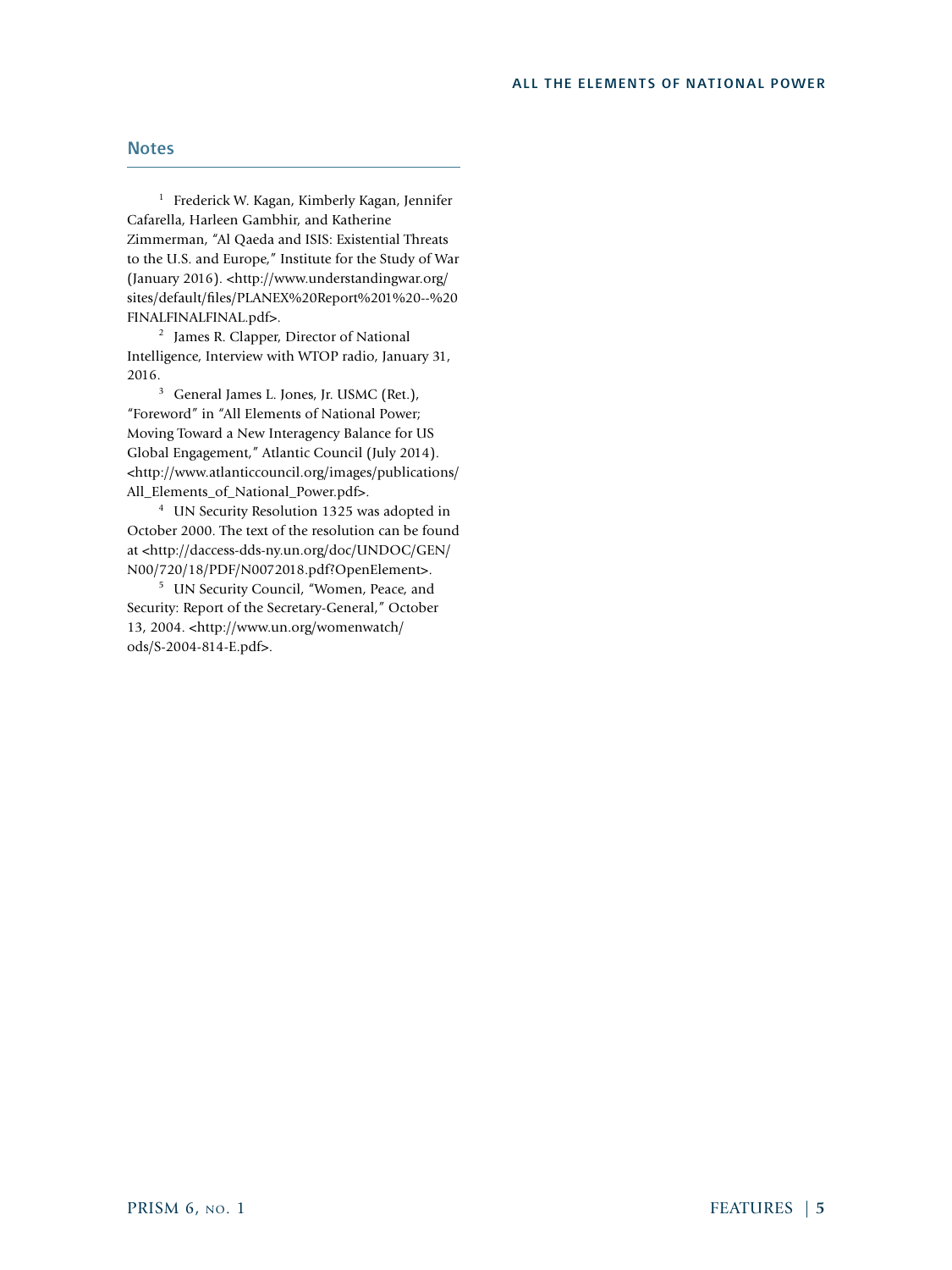

President Obama signs S.614 in the Oval Office. The bill awards a Congressional Gold Medal to Women Airforce Service Pilots.